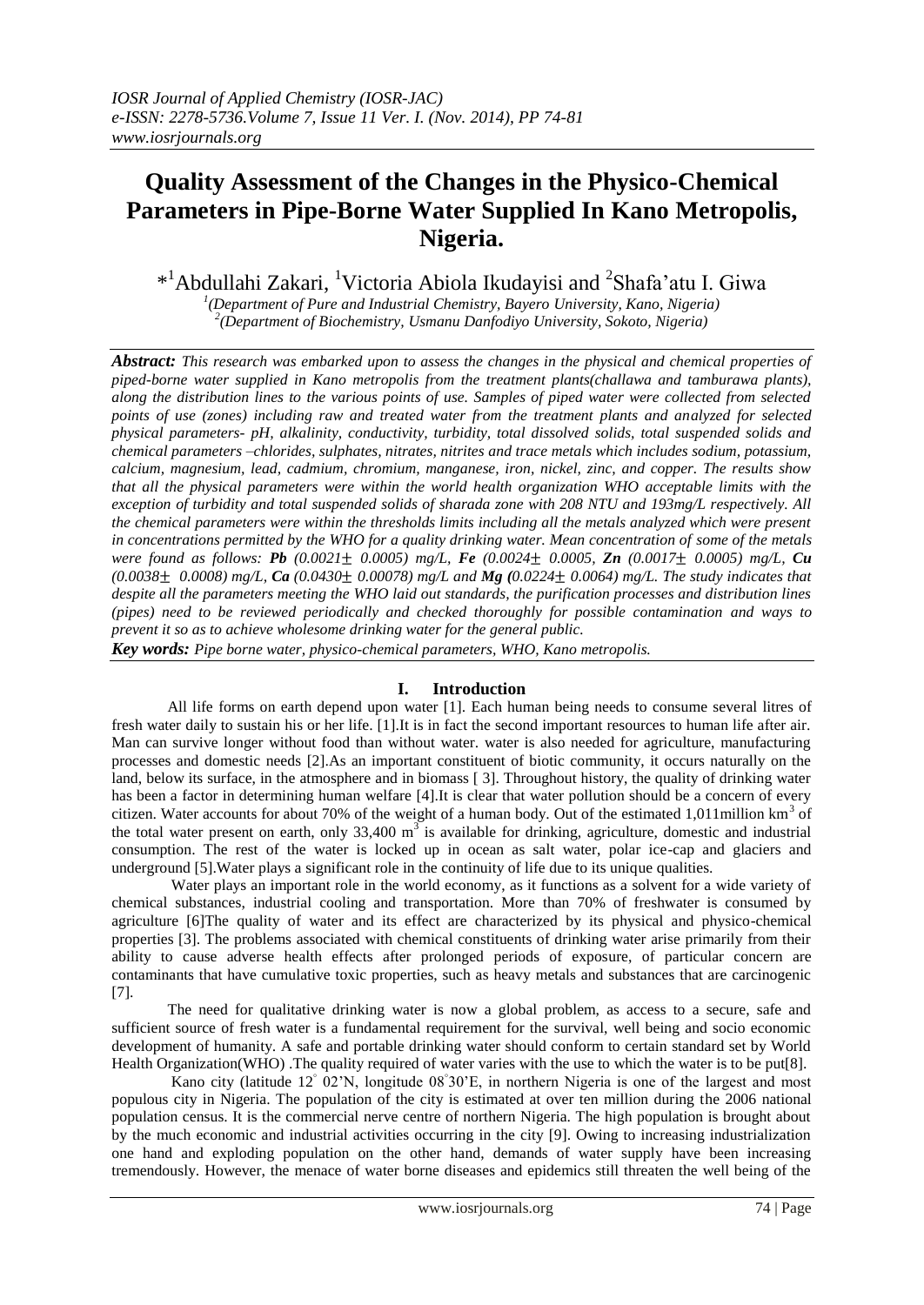population, especially in a developing country like Nigeria. Therefore the quality as well as the quantity of clean water supply is of vital significance for the welfare of mankind [5]. The need for better treated water has lead to the dependence, by a section of the populace in the city on public treated pipe borne water as the only available source of treated water as a matter of priority. Since government in this part of the world is responsible for providing treated water and bearing in mind the inconsistencies and complacency of government agencies saddled with such task, there is the need for time to time monitoring of the treatment processes employed at both the old water treatment plant (challawa treatment plant ) and the new tamburawa plant. Atomic Absorption Spectrometry (AAS), a widely used technique for quantification of metal species, has proved to be a powerful tool for trace element determination in a variety of materials in terms of the enhanced sensitivity, efficient matrix removal, high sampling frequency and low cost of equipment [10].This research work examined the changes in the physico-chemical properties of the piped water supply distributed for use from both plant to the various points of use in different zones of Kano city.

# **II. Materials And Methods**

In the preparation of the reagents, chemicals of analytical grade purity and deionized water were used. All glass wares were cleaned by immersion in 10% nitric acid overnight and were washed with detergent before rinsing with de-ionized water. Samples of water were collected in clean 10 litres capacity plastic containers from ten samplings zones in Kano city including the water treatment plants and labeled. The taps were allowed to run for at least two minutes before filling the container which has been rinsed severally with the water to be collected and the temperature was checked immediately. Each sample was collected three times at an interval of about 5 hours to form a representative of the whole water for that particular area or zone [11].

# **2.2 Methods**

**2.1 Materials**

#### **2.2.1Sample Treatment for Metals Determination**

Each of the 5.0 liters samples was evaporated to dryness using Pyrex beaker and hot plate. The residues were digested with 50cm<sup>3</sup> of 0.25moldm<sup>-3</sup>nitric acid and transferred into 120cm<sup>3</sup> plastic containers and then analyzed using atomic absorption spectrometry (AAS) [11].

## **2.2.1determination Of Other Parameters**

#### **2.2.1.1pH**

The pH of the water samples was determined by using JENWAY digital pH meter. The pH meter was switched on and allowed to stand for 5 minutes for stabilization of the meter, followed by the calibration of the meter by dipping the electrode (probe) into buffer 4 solution, the knob of the meter was adjusted until an accurate reading was observed, the probe was washed with distilled water and wiped with clean tissue paper, then buffer 7 solution was also used for proper calibration. After the calibration process, the probe was washed and wiped dry before it is dipped into the water sample; readings were taken when the pH meter was stabilized.

#### **2.2.1.2 Turbidity**

The turbidity of the water samples was determined using DR/890 HACH Colorimeter [12] and was set according to the manufacturers' manual. The colorimeter which has been thoroughly cleaned was switched on for about 5 minutes and programmed into turbidity measurements. A sample blank (doubly distilled water), contained inside the blank cuvette was used to calibrate the instrument, after which the turbidity of the water sample, also contained in the sample cuvette was determined and recorded.

#### **2.2.1.3 Conductivity**

The conductivity of the water samples was determined using HACH conductivity meter. The instrument was thoroughly cleaned and switched on for about 5 minutes, and then it was set according to the manufacturers' manual. The meter was also calibrated by dipping the electrode (probe) into the blank (doubly distilled water). The electrode was wiped properly and was dipped into the water sample contained in a beaker. The readings were recorded when they are stabilized.

#### **2.2.1.4Alkalinity**

The alkalinity of each water sample was determined by titration. 100mL of each water sample was taken into a conical flask, 2-3 drops of phenolphthalein indicator was added, followed by another 2-3 drops of methyl orange indicator. The water was then titrated with 0.1M Hydrochloric acid; the orange solution observed was boiled at 100°C, cooled and then titrated again with 0.1M Hydrochloric acid, a pink solution showed the end point of the titration and the volume of acid used were recorded. The volume of acid used is the total alkalinity of the water sample.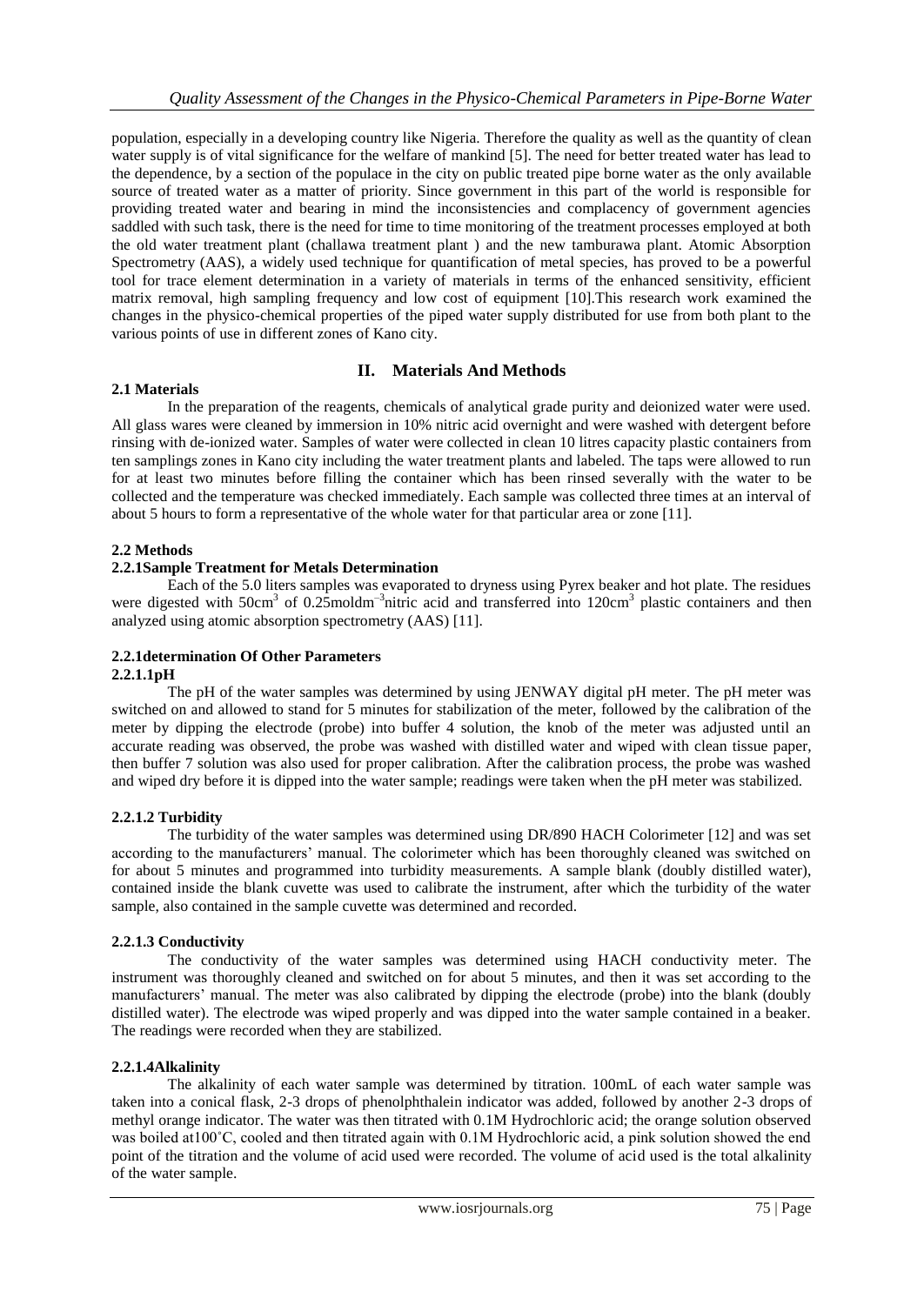## **2.2.1.5 Total dissolved solids**

The total dissolved solids in the water samples was determined using DR/890 HACH Colorimeter[12] and was set according to the manufacturers' manual. The colorimeter which has been thoroughly cleaned was switched on for about 5 minutes and programmed into total dissolved solids measurements. A sample blank (doubly distilled water), contained inside the blank cuvette was used to calibrate the instrument, after which the total dissolved solids in the water sample, also contained in the sample cuvette was determined and recorded.

#### **2.2.1.6 Total suspended solids**

The total suspended solids in the water samples were determined using DR/890 HACH Colorimeter [12] which was set according to the manufacturers' manual. The colorimeter which has been thoroughly cleaned was switched on for about 5 minutes and programmed into total suspended solids measurements. A sample blank (doubly distilled water), contained inside the blank curvette was used to calibrate the instrument, after which the total suspended solids in the water sample, also contained in the sample cuvette was determined and recorded.

#### **2.2.1.7 Sulphates, Nitrates and Nitrites**

Nitrates and Nitrites as  $(NO<sub>3</sub>N$  and  $NO<sub>2</sub>N)$  were determined by the cadmium metal method [12]. The cadmium metal in the added reagents (Nitra Ver 4 and Nitri Ver 4) reduces all the nitrates and nitrites while sulphate was determined by using Sulfa Ver standard methods (addition of Sulfa Ver 5) [12]

#### **2.2.1.8 Chlorides**

The chloride of the water samples was determined by taking 100ml of each sample,, 1ml of  $K_2$ CrO<sub>4</sub> indicator was added and then titrated with standard  $AgNO<sub>3</sub>$  until a pinkish yellow end point was observed. The result was evaluated by calculation.

#### **III. Results And Discussion**

In the analysis of pipe borne water in Kano metropolis, Kano city was divided into only ten (10) zones due to limited supply of the piped-borne water by the government through the water treatment plants, from where samples were taken and analyzed in triplicates. The analysis covered pH, total dissolved solids, total suspended solids, conductivity, alkalinity, nitrates, nitrites, sulphates, chlorides and trace metals.

The chart for pH is as shown in Fig.-1. pH value of drinking water set by the World Health Organization WHO [13] ranges from 6.5-8.5. The pH of both raw waters is slightly alkaline (above 8.00) due to various substances such as salts, dissolved solids but after the treatment processes, the addition of chlorine (chlorination process after the addition of lime to correct the pH) at the distribution points raises the pH of the water making the water to be slightly acidic (6.00-6.90) so as to kill all the microorganisms in the pipes and pumps along the distribution line to the points of use and this process reduces the acidity making the water to be neutral (7.00-7.50). All the water samples analyzed were neutral with the exception of Zoo road zone which was acidic (5.75). This suggests that the pH of the water was not corrected with lime as at when released from the distribution point due to lime unavailability in the treatment plant (Tamburawa treatment plant) as at the time of the analysis.

As for the turbidity, this parameter is absent in most of the water analyzed especially the water collected at the points of use with the exception of Sharada zone as shown in the distribution pattern in Fig.-2. This suggests that the water collected at various points of use are very clear that is, absence of suspended solids, and that Sharada zone water was not purified and treated before it was released at the distribution point in Challawa treatment plant. Challawa raw water and Tamburawa raw water also show high turbidity which suggests pollution of the water body which results to presence of particles and high coloration of the water.

Fig.3 is the chart depicting the alkalinity in the water samples. A careful study of the alkalinity values show variations in the total alkalinity of the water samples from the raw water along the distribution line to the samples of water collected at points of use, with University new campus having the highest value (97.5) which suggests the dissolution of the pipes due to ageing and intrusion from leakages from broken pipes but all the values still conform with the WHO standards.

The chart illustrating the conductivity of the various water samples is as shown in Fig.4. All the water samples analyzed have conductivity values that fall within the World Health Organization permissible limits with University new campus water having the highest value (196.00 $\mu$ Scm<sup>-1</sup>) and Sharada zone having the lowest value (107.20 $\mu$ Scm<sup>-1</sup>), hence the waters are safe for drinking and for other purposes.

The pattern for total dissolved solids of the water samples is as shown in Fig.5. The World Health Organization standard for maximum value for total dissolved solids in drinking water is 1200mg/L. The total dissolved solids for both raw waters (Challawa and Tamburawa waters) fall within the permissible limit for total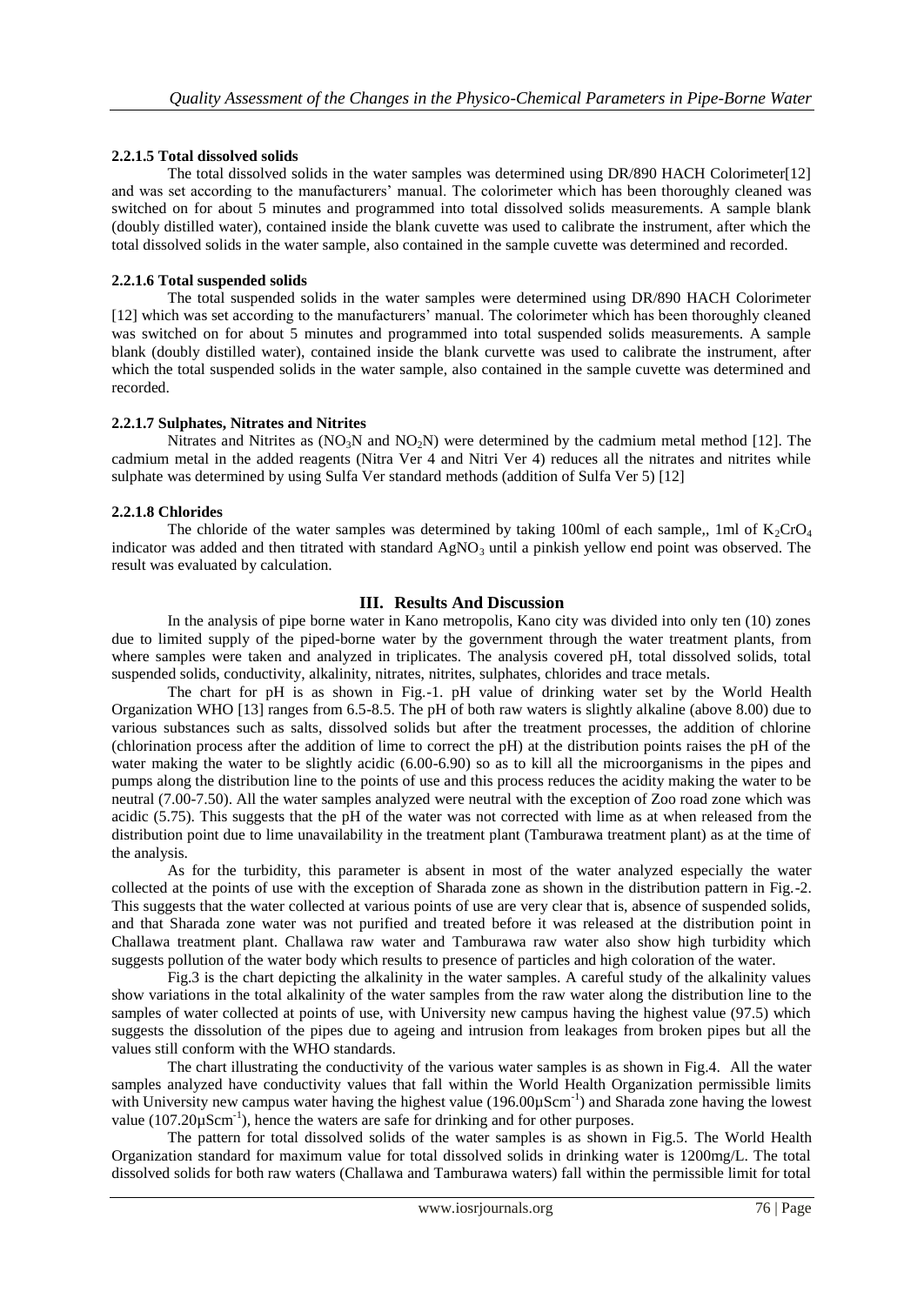dissolved solids. This is an indication that the raw waters are not contaminated beyond limits with various substances such as minerals, salts and ions which will lead to reduction in the purification and treatment costs and energy. The total dissolved solids in all the water collected at various points of use are also within the permissible range. Their concentrations are within 50mg/L to 120mg/L which suggests that the waters collected at different zones are safe for drinking and for other purposes.

Most of the water analyzed has no suspended solids as shown in the chart in Fig.6. Both raw waters (Challawa and Tamburawa waters) show high concentration of suspended solids with 256.00mg/L and 103mg/L respectively as they may be contaminated with various domestic wastes from different activities carried out by the nearby communities. It was also observed that Challawa treated water contains small amount of suspended solids which suggest ineffective purification processes by the treatment plant. The high concentration of suspended solids observed in Sharada zone was also due to unpurified water released by Challawa treatment plant to serve the zone which was as a result of obsolete apparatus and machineries used in the treatment plant.

As for Nitrates, Nitrites, Sulphates and Chlorides, the chart depicting the distribution pattern of these parameters is shown in Figs.7, 8, 9 and 10 respectively. These parameters get into the raw water body from environmental pollution such as sewage, agricultural activities (uses of fertilizers), highway refuse disposal and all other domestic activities from the nearest communities surrounding the water and small concentrations are passed into treated water after purification. A potential hazard caused by nitrates in water may be the formation of carcinogenic nitrosamines in the human digestive system by the conversion of nitrate to nitrite [14]. All the water samples analyzed show the presence of all these parameters in concentrations that are far below the maximum limits (50mg/L for nitrates, 250mg/L for both sulphates and chlorides) set by the World Health Organization, this suggests that the raw water and the treated water are all free from excess contamination as a result of pollution due to the above mentioned activities hence safe for consumption.

With respect to the alkaline and alkali earth metals the metals analyzed under this category are Sodium, Potassium, Calcium and Magnesium. The variation in results of analysis of these metals is illustrated by Fig.11. It was observed that these metals are present in the water samples in concentrations that are far below the World Health Organization standards rendering the water very soft. Sodium (0.0077±0.0018 mg/L) does not show any variation from the treatment plant to points of use in homes but its concentration in Challawa water is slightly more than the water supplied from Tamburawa treatment plant with Challawa raw water having the highest concentration  $(0.0116\pm0.00165 \text{ mg/L})$  and Tamburawa raw water with the lowest  $(0.0056\pm0.00253 \text{ mg/L})$ . Potassium (0.019±0.0060 mg/L) increases considerably in treated water from 0.0188mg/L in both raw waters to 0.0304mg/L and 0.0217mg/L for Challawa treated water and Tamburawa treated water respectively which is due to the formation of chlorides as a result of chlorination. The potassium concentration decreases along the distribution line to the points of use with values that comply with the WHO drinking water standards. Calcium and magnesium which are essential elements to the body are also present in lower concentration of 0.0430±0.0078 mg/L and 0.0224±0.0064 mg/L respectively, when compared to the WHO standards. These concentrations are due to the efficient water softening process employed in the treatment plants to remove hardness from the water with the exception of Sharada zone having the lowest concentration  $(0.0261 \pm 0.00417)$ mg/L and 0.0247±0.00305 mg/L respectively) because of absence of purification and treatment processes before the distribution to the points of use.

The chart in Fig.12 depicts the various concentrations of selected heavy metals like Lead, Cadmium, Chromium and Manganese .All these metals are present in all the water samples analyzed and their concentrations are far below the WHO threshold limits for drinking water. This result, for the present study agrees with similar reports by other authors [15]. Lead being a very toxic metal has a mean value of 0.0021±0.0005mg/L compared to 0.01mg/L which is the maximum limit concentration in drinking water permitted by WHO. Other authors have reported a higher value for lead in drinking water beyond the permissible limits allowed by the WHO [16]. The concentration of lead in both raw water and treated water does not vary with points of use which suggest that the purification processes does not include removal of metal ions and the slight increase along the distribution line to the points of use suggests that lead pipes(which has been discouraged globally) are being used to convey the water, which results to lead ions dissolution in the water and give rise to increase in concentration with University old campus having the highest concentration  $(0.0031\pm0.00045mg/L)$  and it can also be added from contaminated soil through broken pipes. Cadmium, chromium and manganese are also present in raw water, treated water and water collected at various points of use in lower concentration compared to WHO standards for drinking water. This suggests that these metals are present in the surface water (raw water) and are not removed during purification processes. Their concentrations are  $0.0020\pm0.0008$  mg/L,  $0.0014\pm0.0005$  mg/L and  $0.0021\pm0.0005$  mg/L respectively. However, all these metals are present in very low concentration which satisfies the WHO threshold limits of the metals; hence the water is safe for drinking and for other purposes. The chart in Fig.13 shows the various concentrations of other heavy metals like Iron, Nickel, Zinc and Copper. Khan et al,[13 ] reported higher values for these metals above the WHO permissible limits. However for the present study, these metals are present in the water samples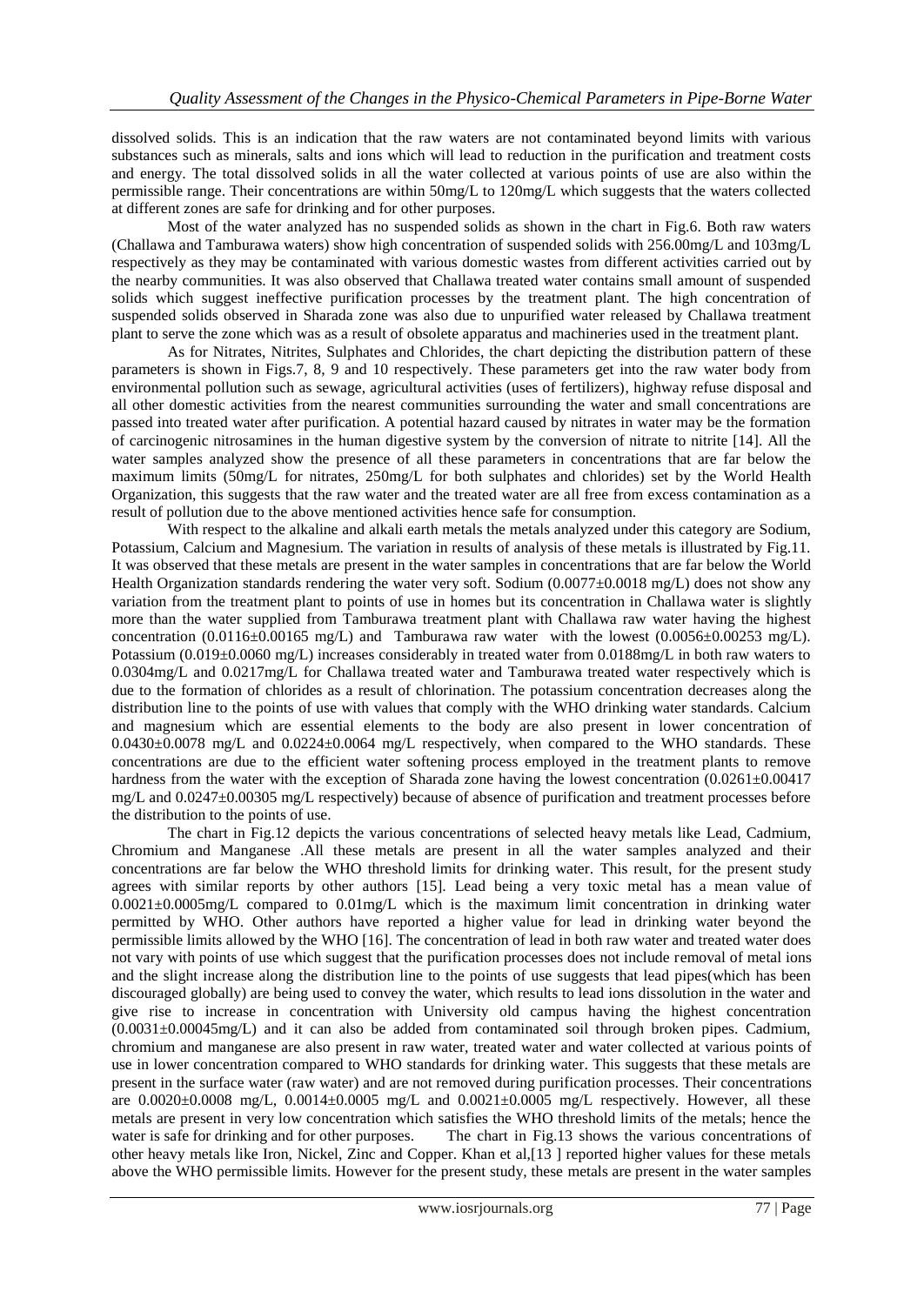in concentration that are within the WHO drinking water standards and agrees with that reported by [15]. Iron which is an essential metal required by the circulatory system in the body has a mean concentration of 0.0024±0.0005mg/L and its concentration in all the water samples ranging from the raw water to water from various points of use does not vary. The concentration of copper in raw water increases to a significant concentration in treated water and the increment rises at all the points of use. This suggest that impure chemicals which contain copper as impurity are used in the treatment processes leading to increase in concentration of copper in the treated water and copper ions from old pipes used in the conveyance of the water dissolved in it which also give rise to increased concentration along the distribution line to points of use with University old campus having the highest mean concentration  $(0.0054\pm0.00090 \text{ mg/L})$ . Nickel and zinc are also present in concentration which is acceptable by the World Health Organization standards and there is no variation in their concentration from the raw water to water collected at points of use. This suggests that the surface waters (raw waters) are not contaminated with these ions and there is no addition of these metals to the water through purification processes and conveyance (pipes).

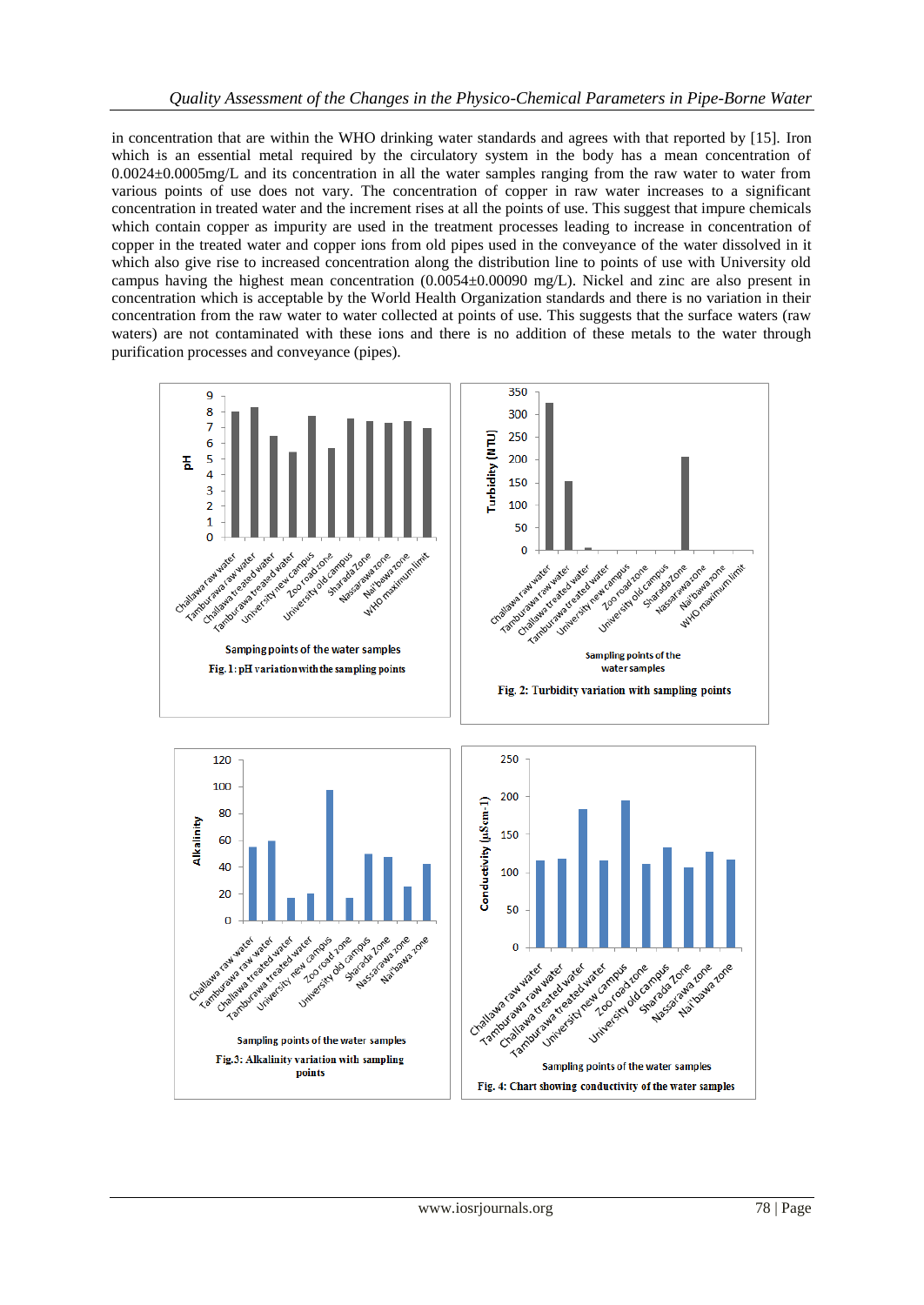

www.iosrjournals.org 79 | Page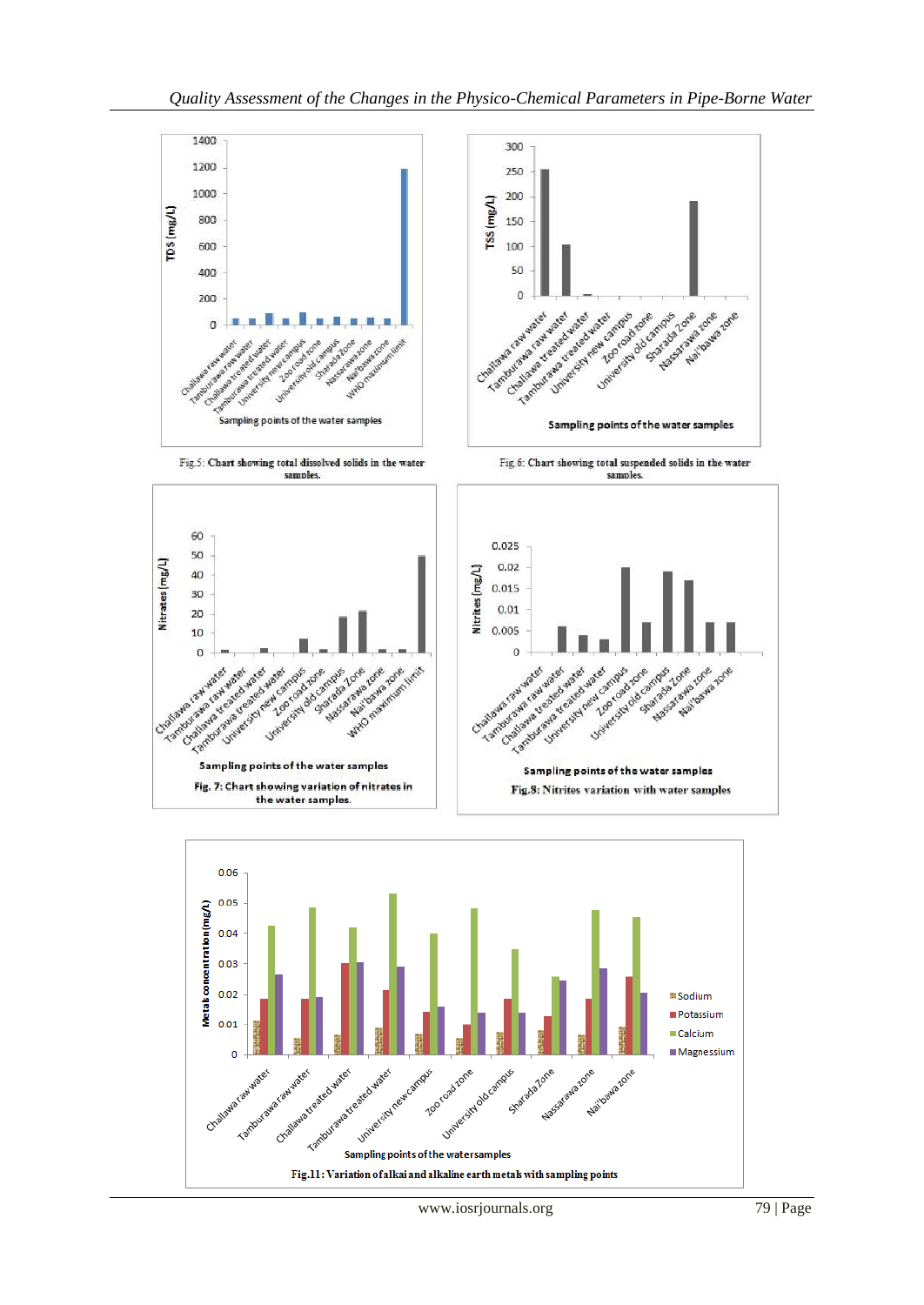

#### **IV. General Discussion**

The assessment of the changes in the physico-chemical parameters in piped water in Kano metropolis involves the analysis of water samples starting with the raw water from the rivers (Challawa river and Tamburawa river), then the purified water that is ready for distribution in the treatment plant and finally water at each points of use where consumers collect it for industrial and domestic uses. There are lots of changes that occur in each step from the purification processes to the distribution lines (pumps and pipes) which can make water safe or unsafe for drinking and for other uses. Treatment processes in treatment plants contribute a lot to most of these changes as different chemicals used contribute to presence of some parameters in which their concentration in the water determine how safe they can be to the general public. There are other factors that contribute to these parameters which include old and worn out pumps and pipes which result into ions dissolution into the treated water, breakage and leakage of pipes which attract impurities from soil matter and nearby vegetation resulting into contamination of the treated water, lead pipes which has been discouraged worldwide are still been used in Kano metropolis result into the presence of lead ions in the water though in concentration that is far below the maximum permissible limits by World Health Organization. The two water treatment plants (especially Challawa plant) also contribute to the contamination of the water by the addition of ions through using impure chemicals and obsolete machines, and sometimes distributing the water for public use without proper treatment due to unavailability of treating chemicals such as lime.

# **V. Conclusion**

The scope of this research work is limited to physical parameters such as pH, alkalinity, conductivity, turbidity, total dissolved solids, total suspended solids and chemical parameters such as sulphates, chlorides,